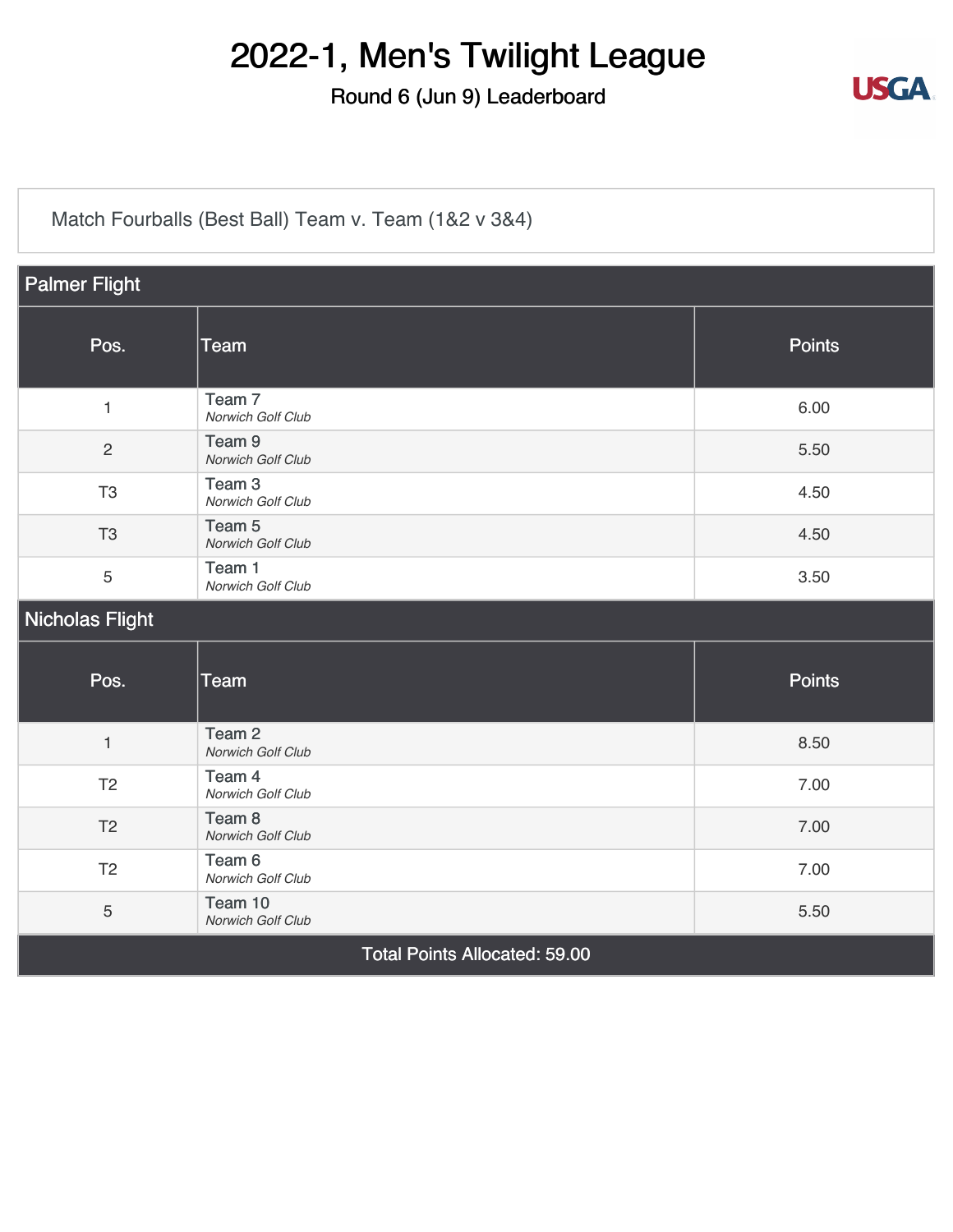Round 6 (Jun 9) Leaderboard



[Match Fourballs \(Best Ball\) Team v. Team \(1&2 v 3&4\) \(Thu, June 9\)](https://static.golfgenius.com/v2tournaments/8326500841372549879?called_from=&round_index=6)

| <b>Points</b>                        | <b>Players</b>                                                              | Match       | <b>Players</b>                                                              | <b>Points</b> |
|--------------------------------------|-----------------------------------------------------------------------------|-------------|-----------------------------------------------------------------------------|---------------|
| 1.00                                 | Team 9 (Parkinson, Connor + Selmanie,<br>Frank)<br><b>Norwich Golf Club</b> | 3 & 2       | Team 3 (Johnson, Cameron + Hanrahan,<br>Terry)<br><b>Norwich Golf Club</b>  | 0.00          |
| 0.50                                 | Team 7 (Derosier, David + Warzecha, Paul)<br><b>Norwich Golf Club</b>       | <b>Tied</b> | Team 5 (Carver, Roger + Records, Wayne)<br><b>Norwich Golf Club</b>         | 0.50          |
| 0.50                                 | Team 9 (Gaboury, Stephen + Carver, Larry)<br><b>Norwich Golf Club</b>       | <b>Tied</b> | Team 3 (Delaney, Daniel + Busca, Mickey)<br><b>Norwich Golf Club</b>        | 0.50          |
| 0.50                                 | Team 10 (Gada, Thomas + Johanson, Norm)<br><b>Norwich Golf Club</b>         | <b>Tied</b> | Team 2 (Delucia, Paul + LaRocca, Jack)<br><b>Norwich Golf Club</b>          | 0.50          |
| 1.00                                 | Team 8 (Urushihara, Kenji + Keeley, Mark)<br><b>Norwich Golf Club</b>       | 1 up        | Team 4 (Tingley, Brian + Messier, David)<br><b>Norwich Golf Club</b>        | 0.00          |
| 0.00                                 | Team 10 (Miller, Josh + Estabrooks, Jim)<br><b>Norwich Golf Club</b>        | 3 & 2       | Team 2 (Homiski, Jim + Menard, Timothy)<br><b>Norwich Golf Club</b>         | 1.00          |
| 0.00                                 | Team 1 (Vegliante, Rick + Carroll, Joe)<br><b>Norwich Golf Club</b>         | 4 & 2       | Team 6 (Farrell, John + Jakubowski, Bruce)<br><b>Norwich Golf Club</b>      | 1.00          |
| 1.00                                 | Team 8 (Shine, Kevin + Bonville, David)<br><b>Norwich Golf Club</b>         | 2 & 1       | Team 4 (Cervini, James + Angelopoulos,<br>Demo)<br><b>Norwich Golf Club</b> | 0.00          |
| 0.00                                 | Team 7 (Schrader, Richard + Pavan, Todd)<br><b>Norwich Golf Club</b>        | 1 up        | Team 5 (Bohara, David + Viveiros, David)<br><b>Norwich Golf Club</b>        | 1.00          |
| 0.00                                 | Team 1 (Delaney, Jim + Johnson, Scott)<br>Norwich Golf Club                 | 2 & 1       | Team 6 (Hominski, Jon + Bourdon, Norm)<br><b>Norwich Golf Club</b>          | 1.00          |
| <b>Total Points Allocated: 10.00</b> |                                                                             |             |                                                                             |               |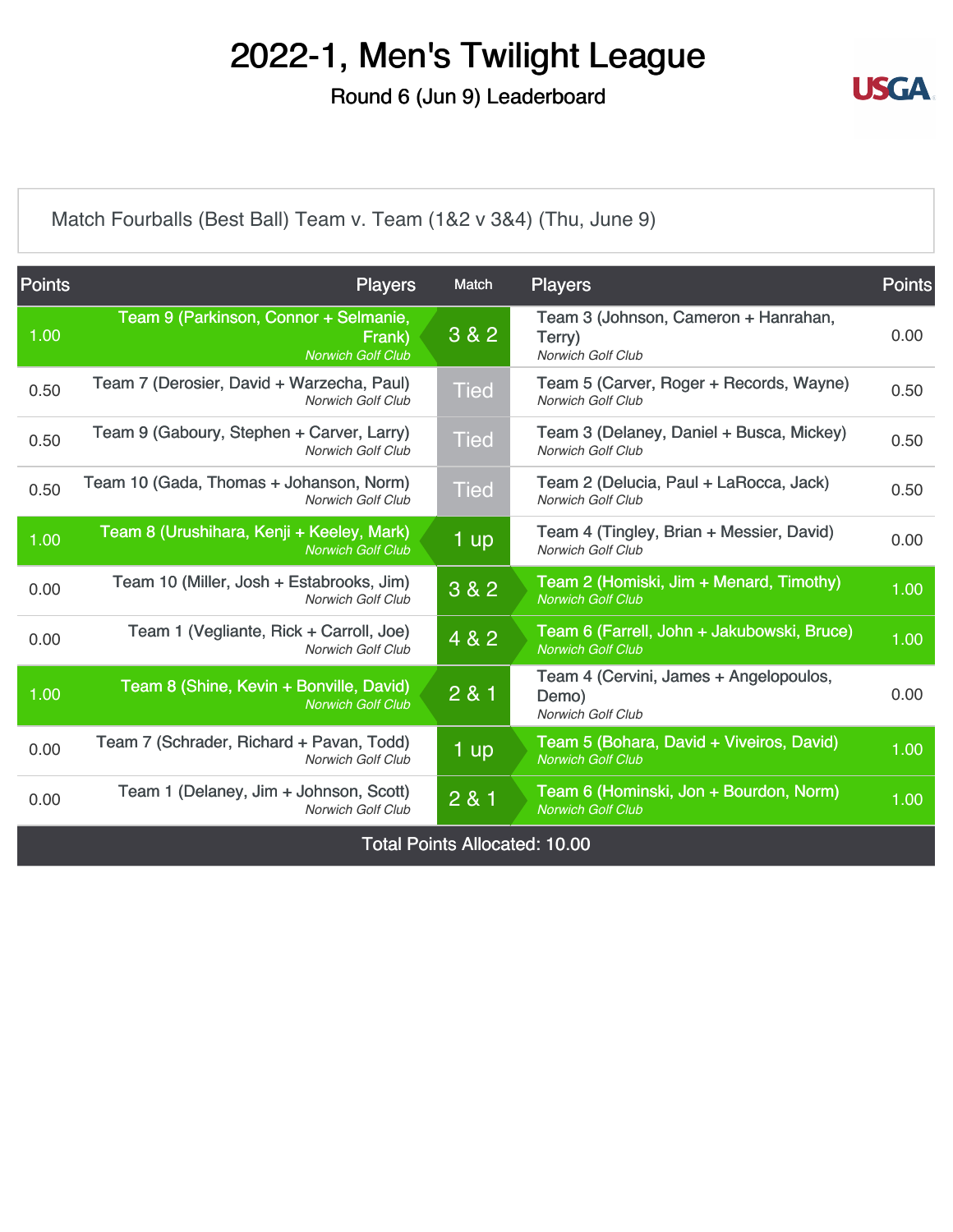#### Round 6 (Jun 9) Leaderboard

[Match Singles Team v. Team \(1v3 & 2v4\)](https://static.golfgenius.com/v2tournaments/8326500891972633342?called_from=&round_index=6)

| <b>Palmer Flight</b>                  |                                        |               |  |  |
|---------------------------------------|----------------------------------------|---------------|--|--|
| Pos.                                  | <b>Team</b>                            | <b>Points</b> |  |  |
| $\mathbf{1}$                          | Team <sub>7</sub><br>Norwich Golf Club | 12.50         |  |  |
| $\overline{c}$                        | Team <sub>3</sub><br>Norwich Golf Club | 11.50         |  |  |
| 3                                     | Team <sub>9</sub><br>Norwich Golf Club | 11.00         |  |  |
| $\overline{4}$                        | Team 1<br>Norwich Golf Club            | 7.50          |  |  |
| 5                                     | Team <sub>5</sub><br>Norwich Golf Club | 6.50          |  |  |
| <b>Nicholas Flight</b>                |                                        |               |  |  |
| Pos.                                  | <b>Team</b>                            | <b>Points</b> |  |  |
| $\mathbf{1}$                          | Team 4<br>Norwich Golf Club            | 17.00         |  |  |
| $\overline{c}$                        | Team <sub>2</sub><br>Norwich Golf Club | 16.00         |  |  |
| $\ensuremath{\mathsf{3}}$             | Team <sub>8</sub><br>Norwich Golf Club | 15.00         |  |  |
| $\overline{4}$                        | Team 6<br>Norwich Golf Club            | 11.00         |  |  |
| 5                                     | Team 10<br>Norwich Golf Club           | 10.00         |  |  |
| <b>Total Points Allocated: 118.00</b> |                                        |               |  |  |

**USGA**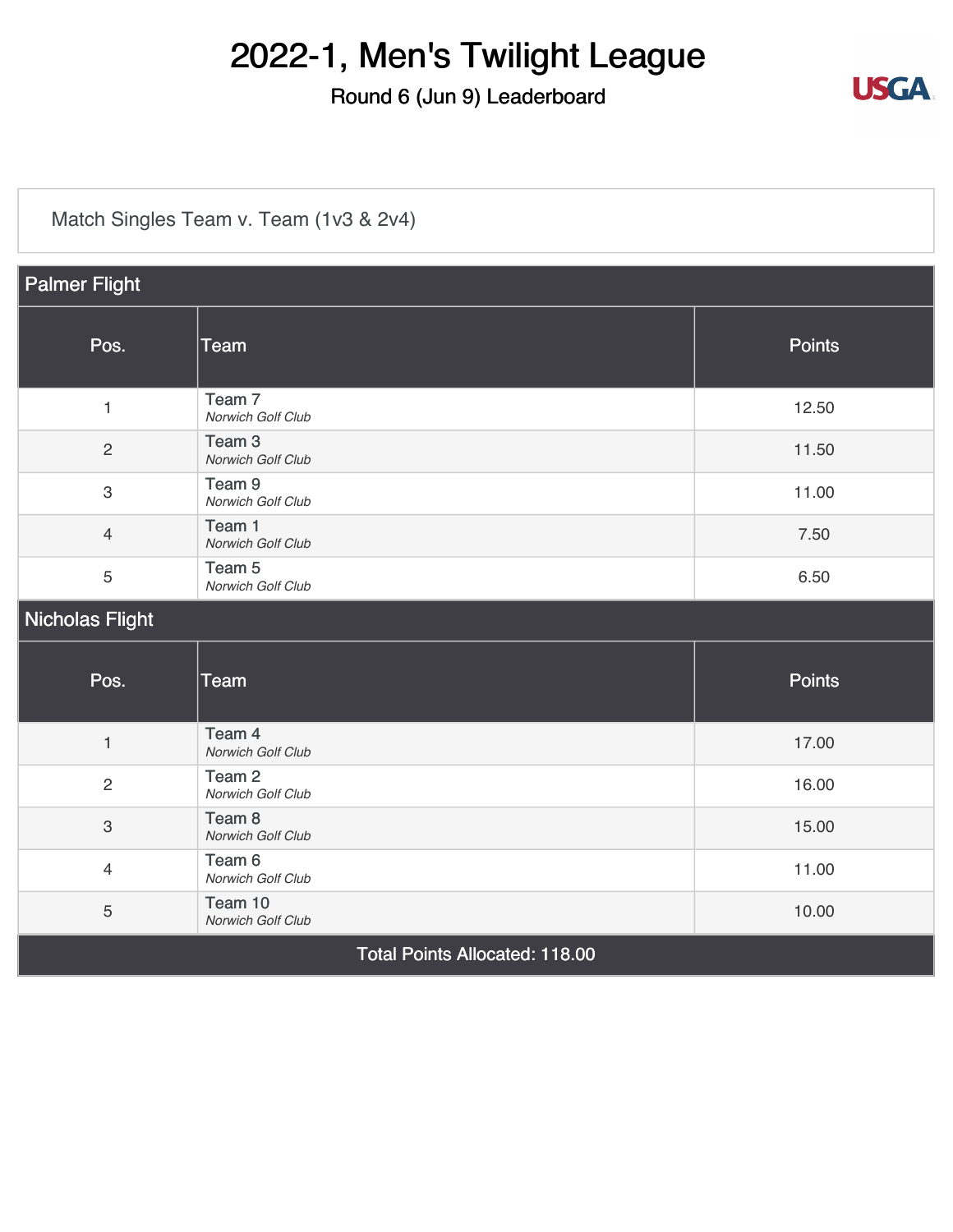Round 6 (Jun 9) Leaderboard



[Match Singles Team v. Team \(1v3 & 2v4\) \(Thu, June 9\)](https://static.golfgenius.com/v2tournaments/8326500907441226500?called_from=&round_index=6)

| <b>Points</b> | Player                                                 | Match       | Player                                                  | <b>Points</b> |
|---------------|--------------------------------------------------------|-------------|---------------------------------------------------------|---------------|
| 0.00          | Team 9 (Parkinson, Connor)<br>Norwich Golf Club        | 2 up        | Team 3 (Johnson, Cameron)<br><b>Norwich Golf Club</b>   | 1.00          |
| 1.00          | Team 9 (Selmanie, Frank)<br><b>Norwich Golf Club</b>   | 2 & 1       | Team 3 (Hanrahan, Terry)<br>Norwich Golf Club           | 0.00          |
| 0.00          | Team 7 (Derosier, David)<br>Norwich Golf Club          | 2 & 1       | Team 5 (Carver, Roger)<br><b>Norwich Golf Club</b>      | 1.00          |
| 1.00          | Team 7 (Warzecha, Paul)<br><b>Norwich Golf Club</b>    | 4 & 3       | Team 5 (Records, Wayne)<br>Norwich Golf Club            | 0.00          |
| 0.50          | Team 9 (Gaboury, Stephen)<br><b>Norwich Golf Club</b>  | <b>Tied</b> | Team 3 (Delaney, Daniel)<br><b>Norwich Golf Club</b>    | 0.50          |
| 1.00          | Team 9 (Carver, Larry)<br><b>Norwich Golf Club</b>     | 1 up        | Team 3 (Busca, Mickey)<br>Norwich Golf Club             | 0.00          |
| 0.00          | Team 10 (Gada, Thomas)<br>Norwich Golf Club            | 2 & 1       | Team 2 (Delucia, Paul)<br><b>Norwich Golf Club</b>      | 1.00          |
| 1.00          | Team 10 (Johanson, Norm)<br><b>Norwich Golf Club</b>   | 1 up        | Team 2 (LaRocca, Jack)<br>Norwich Golf Club             | 0.00          |
| 1.00          | Team 8 (Urushihara, Kenji)<br><b>Norwich Golf Club</b> | 1 up        | Team 4 (Tingley, Brian)<br><b>Norwich Golf Club</b>     | 0.00          |
| 1.00          | Team 8 (Keeley, Mark)<br><b>Norwich Golf Club</b>      | 2 & 1       | Team 4 (Messier, David)<br>Norwich Golf Club            | 0.00          |
| 0.00          | Team 10 (Miller, Josh)<br><b>Norwich Golf Club</b>     | 5 & 4       | Team 2 (Homiski, Jim)<br><b>Norwich Golf Club</b>       | 1.00          |
| 0.00          | Team 10 (Estabrooks, Jim)<br><b>Norwich Golf Club</b>  | 1 up        | Team 2 (Menard, Timothy)<br><b>Norwich Golf Club</b>    | 1.00          |
| 0.00          | Team 1 (Vegliante, Rick)<br><b>Norwich Golf Club</b>   | 1 up        | Team 6 (Farrell, John)<br><b>Norwich Golf Club</b>      | 1.00          |
| 0.00          | Team 1 (Carroll, Joe)<br>Norwich Golf Club             | 4 & 3       | Team 6 (Jakubowski, Bruce)<br><b>Norwich Golf Club</b>  | 1.00          |
| 1.00          | Team 8 (Shine, Kevin)<br><b>Norwich Golf Club</b>      | 3 & 1       | Team 4 (Cervini, James)<br>Norwich Golf Club            | 0.00          |
| 0.00          | Team 8 (Bonville, David)<br><b>Norwich Golf Club</b>   | 1 up        | Team 4 (Angelopoulos, Demo)<br><b>Norwich Golf Club</b> | 1.00          |
| 0.00          | Team 7 (Schrader, Richard)<br>Norwich Golf Club        | 1 up        | Team 5 (Bohara, David)<br><b>Norwich Golf Club</b>      | 1.00          |
| 0.00          | Team 7 (Pavan, Todd)<br>Norwich Golf Club              | 1 up        | Team 5 (Viveiros, David)<br><b>Norwich Golf Club</b>    | 1.00          |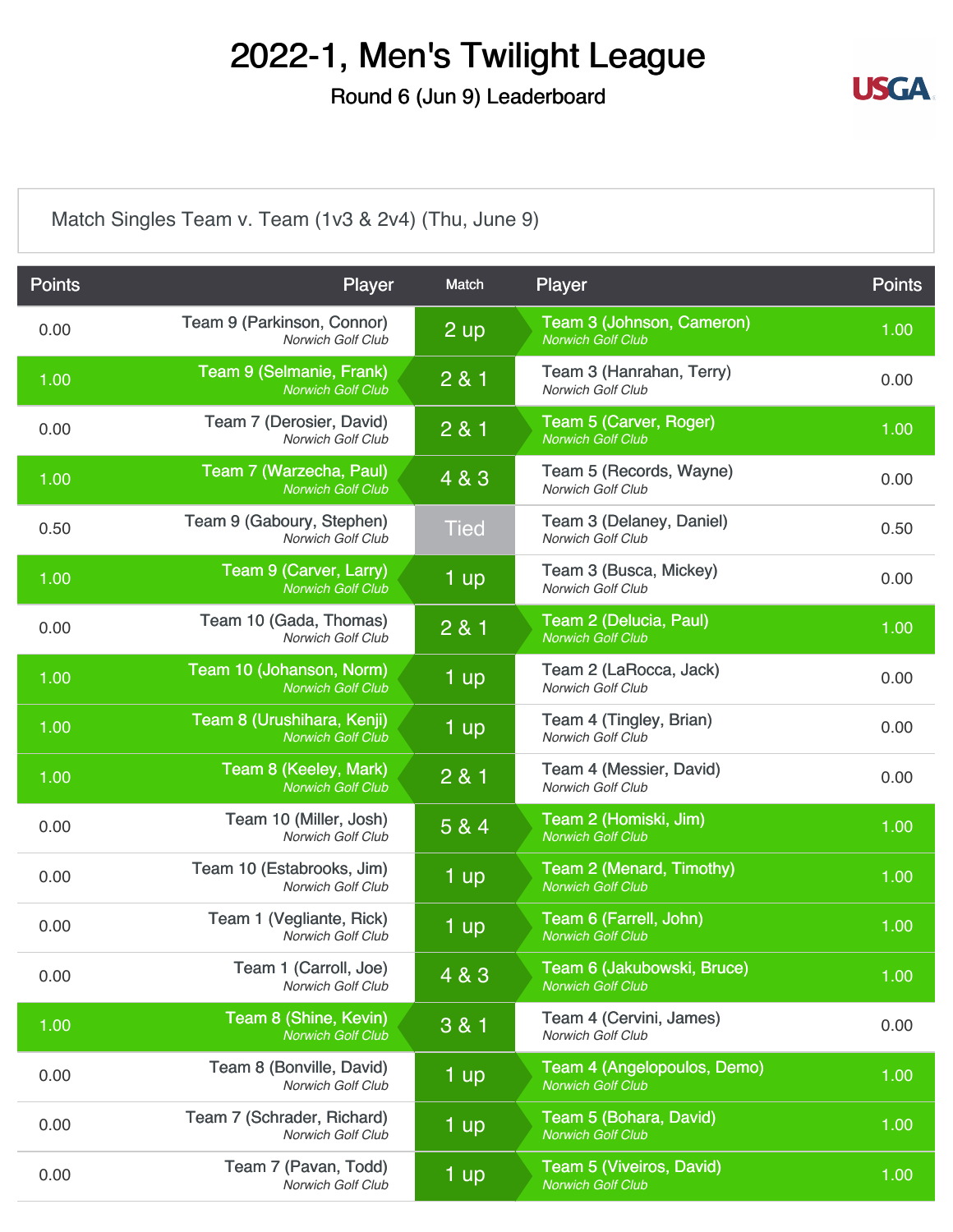Round 6 (Jun 9) Leaderboard



| 0.00                                 | Team 1 (Delaney, Jim)<br>Norwich Golf Club   | 3 & 2       | Team 6 (Hominski, Jon)<br><b>Norwich Golf Club</b> | 1.00 |
|--------------------------------------|----------------------------------------------|-------------|----------------------------------------------------|------|
| 0.00                                 | Team 1 (Johnson, Scott)<br>Norwich Golf Club | $3 & 8 & 1$ | Team 6 (Bourdon, Norm)<br><b>Norwich Golf Club</b> | 1.00 |
| <b>Total Points Allocated: 20.00</b> |                                              |             |                                                    |      |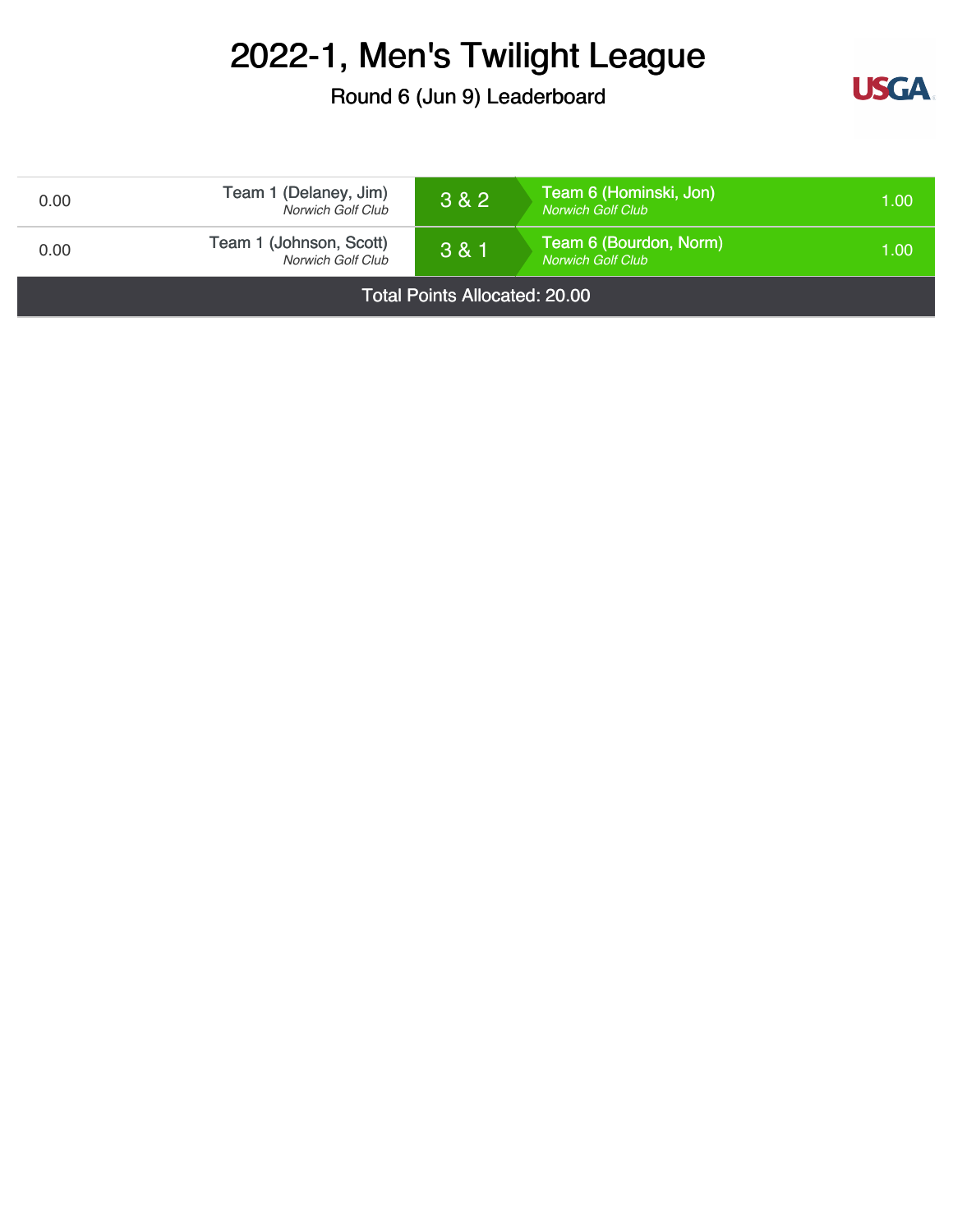#### Round 6 (Jun 9) Leaderboard



#### [FIRST & SECOND HALVES League Standings \(Points Won\)](https://static.golfgenius.com/v2tournaments/8326500939955471116?called_from=&round_index=6)

| <b>Palmer Flight</b>                           |                                        |               |  |  |
|------------------------------------------------|----------------------------------------|---------------|--|--|
| Pos.                                           | <b>Team</b>                            | <b>Points</b> |  |  |
| $\mathbf{1}$                                   | Team <sub>7</sub><br>Norwich Golf Club | 18.50         |  |  |
| $\overline{2}$                                 | Team <sub>9</sub><br>Norwich Golf Club | 16.50         |  |  |
| $\ensuremath{\mathsf{3}}$                      | Team <sub>3</sub><br>Norwich Golf Club | 16.00         |  |  |
| T4                                             | Team 1<br>Norwich Golf Club            | 11.00         |  |  |
| T <sub>4</sub>                                 | Team <sub>5</sub><br>Norwich Golf Club | 11.00         |  |  |
| Nicholas Flight                                |                                        |               |  |  |
| Pos.                                           | <b>Team</b>                            | <b>Points</b> |  |  |
| $\mathbf{1}$                                   | Team <sub>2</sub><br>Norwich Golf Club | 24.50         |  |  |
| $\overline{2}$                                 | Team 4<br>Norwich Golf Club            | 24.00         |  |  |
| $\mathbf{3}$                                   | Team <sub>8</sub><br>Norwich Golf Club | 22.00         |  |  |
| $\overline{4}$                                 | Team 6<br>Norwich Golf Club            | 18.00         |  |  |
| 5                                              | Team 10<br>Norwich Golf Club           | 15.50         |  |  |
| Total Points in Individual Tournaments: 177.00 |                                        |               |  |  |